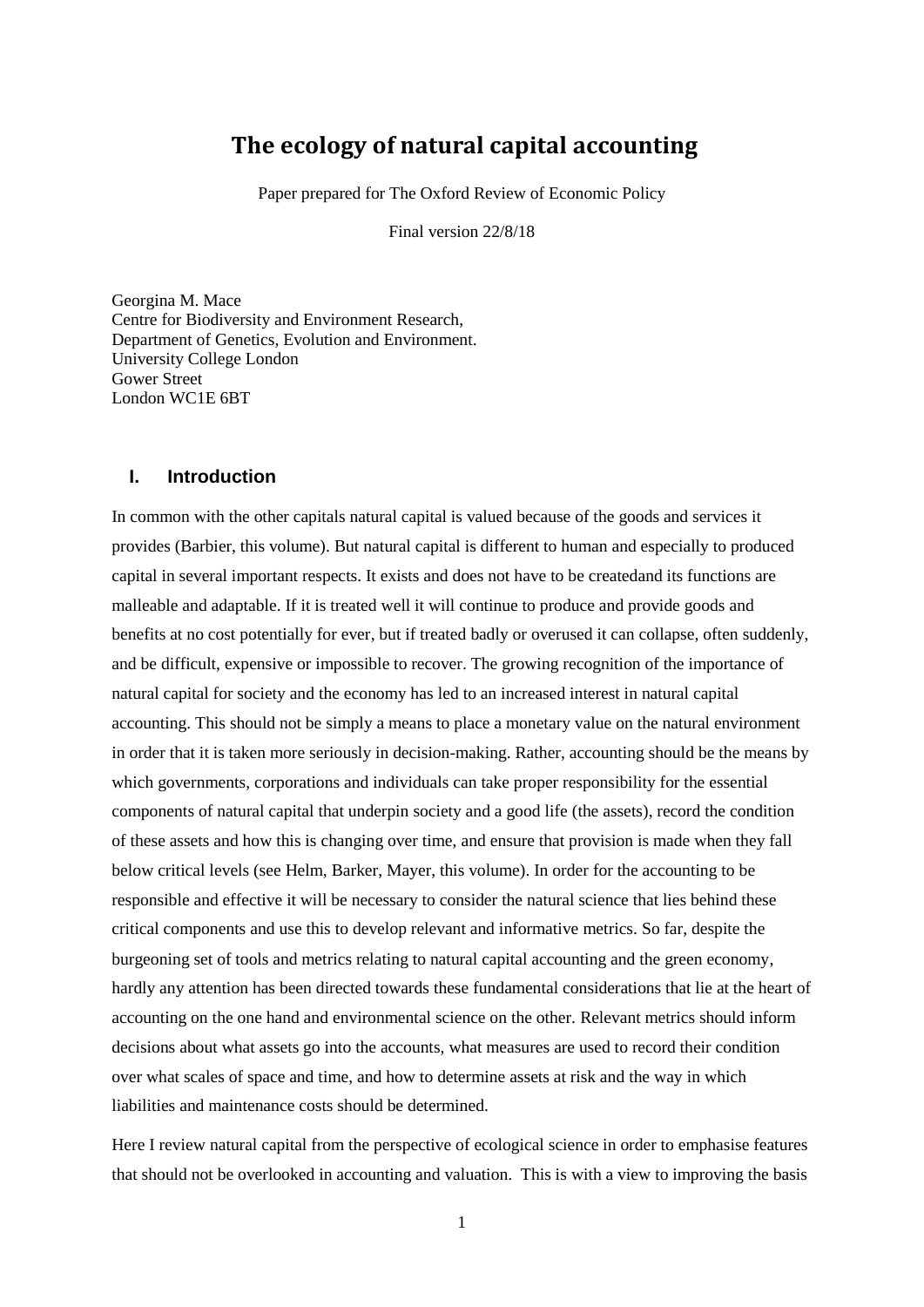for natural capital accounting as well as for stimulating the necessary research at the interface of ecology and accounting.

## **II. Defining and delimiting natural capital**

There are potentially many ways to measure the condition and quantity of the natural environment, and more indicators and metrics are being developed all the time. But in order that natural capital accounts meet their purpose and provide relevant information about the key assets and their condition, careful thought is needed about what components to include and how to measure their condition. Many metrics of natural capital simply aggregate certain easy-to-gather natural environment indicators and link these to estimates of the monetary value of associated ecosystem services. In doing so they provide somewhat biased and incomplete estimates of value, but there is also a risk that they overlook entirely the most critical components of natural capital, the very assets that responsible accounting should be prioritising and therefore to consider what natural capital is and how it provides value both now and in the future.

The accepted definition of capital is that it is a stock of assets that supports a flow of benefits to society. There are fundamentally three kinds of capital, (i) produced or manufactured capital (roads, buildings, machines) (ii) human capital (health, knowledge, culture and institutions), and (iii) natural capital (the resources and functions of the natural environment). Natural capital includes living and non-living natural resources in air, water, land and below-ground, so according to this definition it is broader than ecosystems and includes minerals, fossil fuels, air and water. Crucially, it also includes the interactions and processes that are involved in nature's own capacity to persist, based on physical, biological and chemical processes (e.g. weathering, the water cycle, evolution, nutrient cycling, recruitment and ecological interactions). All human welfare ultimately depends upon the use of these three kinds of capital but natural capital alone is available without human intervention of any kind, although for it to contribute to welfare and production there is almost always the need for some input of human or produced capital (Barbier 2013). The UK Government's Natural Capital Committee (NCC) defined natural capital as follows, "Natural capital refers to the elements of nature that produce value or benefits to people (directly and indirectly), such as the stock of forests, rivers, land, minerals and oceans, as well as the natural processes and functions that underpin their operation" (Natural Capital Committee 2013).

Natural capital therefore includes all elements of the environment, including natural resources, which provide benefits to people now and in future (as well as elements that with management might produce fewer dis-benefits). But some natural capital components are not subject to anthropogenic influence (whether intended or not), and so are excluded from a record of natural capital on pragmatic grounds. Natural capital is therefore not everything in the natural environment. It will only include elements that have some actual or potential relevance to human welfare, now or in the future;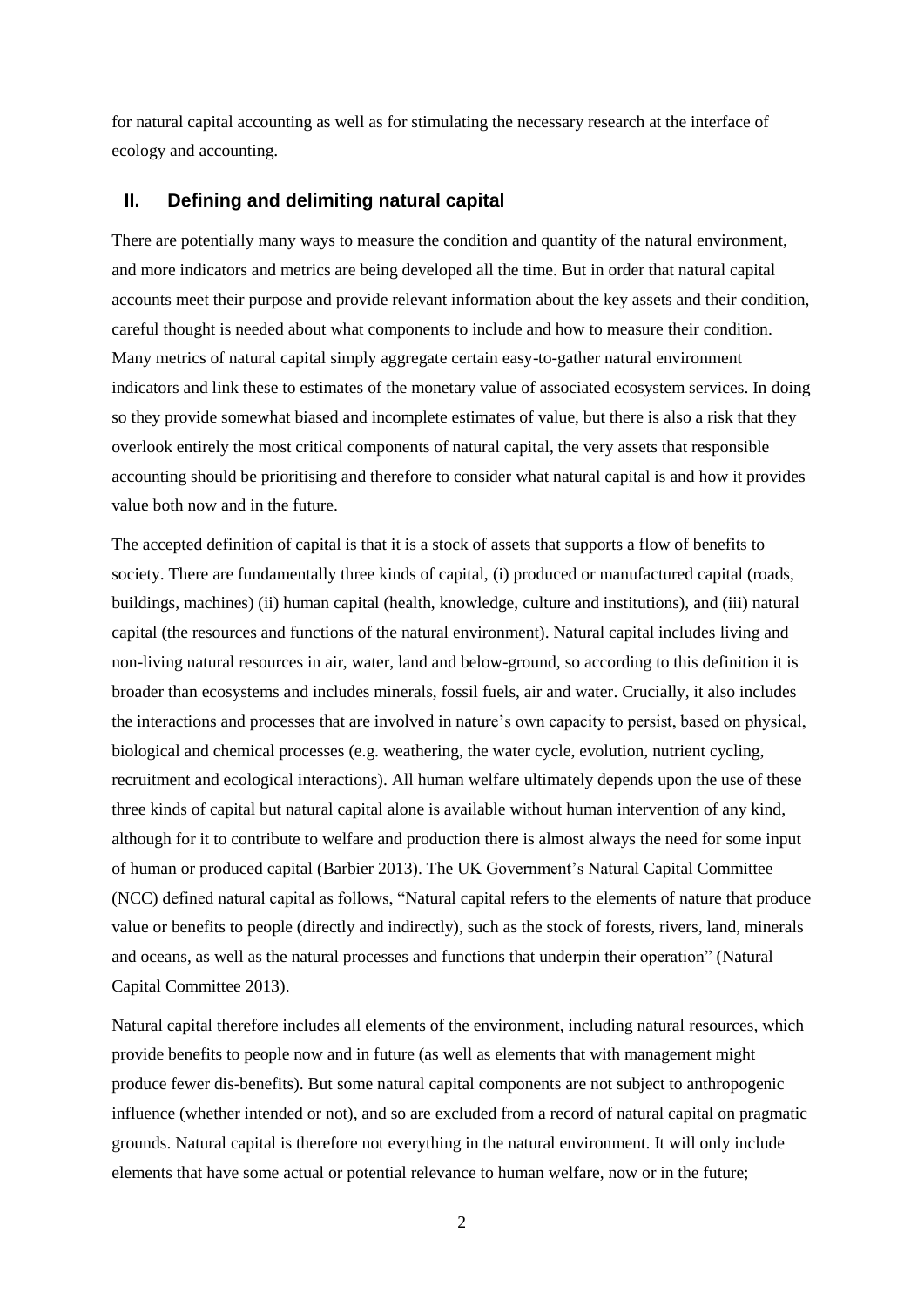elements that are changing or likely to change in measurable levels over policy-relevant timescales (years to many decades); and that are plausibly subject to management by people in some way to restore or recover, or to restrict use to non-significant rates of loss, or for use by future generations. These criteria lead to the exclusion of certain natural capital components such as the sun, mountains or clouds, but still includes just about everything that is visible and manageable in the natural world (Natural Capital Committee 2014, 2013).

Many natural capital assessments treat ecosystem services as equivalent to natural capital for both reporting and valuation purposes. This is understandable given that the main way that the value of natural capital is understood is through the provision of goods and services. However it can be a serious error to confuse the stock (capital) with the flow (of goods and services). This could easily lead to investments in maintaining flows of certain highly-valued goods and services while the stock (system) on which the flow depends is left to deteriorate. The NCC recognises natural capital as a series of overlapping assets that are formed and maintained by natural processes (e.g. species, ecological communities, soils, water, and forests). These natural assets are managed by people to provide a set of goods and service from which society benefits (e.g. food, hazard regulation, recreation) (Natural Capital Committee 2014). Most of these goods and benefits depend on combinations of multiple natural assets, of which most contribute in some way to just about all kinds of benefits. Hence there is no simple or linear relationship between assets and benefits yet this is what is required to justify an approach to valuing the assets on the basis of the flow of goods and services. The risks of treating flows as proxies for the condition of stocks are increased when not only are the relationships between stocks and flows are neither simple nor linear but also when, as is commonly observed, there are poorly understood thresholds in the relationship between assets and benefits (Mace et al. 2015).

Are ecosystem services the contributions from ecosystems to production or the benefits to society from ecosystems? This confusion has persisted since the Millennium Ecosystem Assessment (2005) defined ecosystem services as the benefits that people derive from nature. A problem with this definition is that many of these benefits lie several steps away from functions and processes of the natural environment and they involve multiple interacting processes in nature as well as inputs of produced material and human labour and resources. This makes both attribution and valuation problematic (Fisher and Turner 2008). However, distinguishing ecosystem services as those that directly underpin benefits to people and explicitly separating ecosystem services from ecosystem functions and processes, makes the measurement of ecosystem service values both plausible and legitimate by recognising the final services and avoiding double counting (Bateman et al. 2011, Fisher et al. 2008, Balmford et al. 2011, Fisher and Turner 2008). Treating ecosystem services as the contribution from ecosystems to production also allows ecosystem accounting to be linked to ecosystem services (Edens and Hein 2013) and it is then possible to define ecosystems' capacity and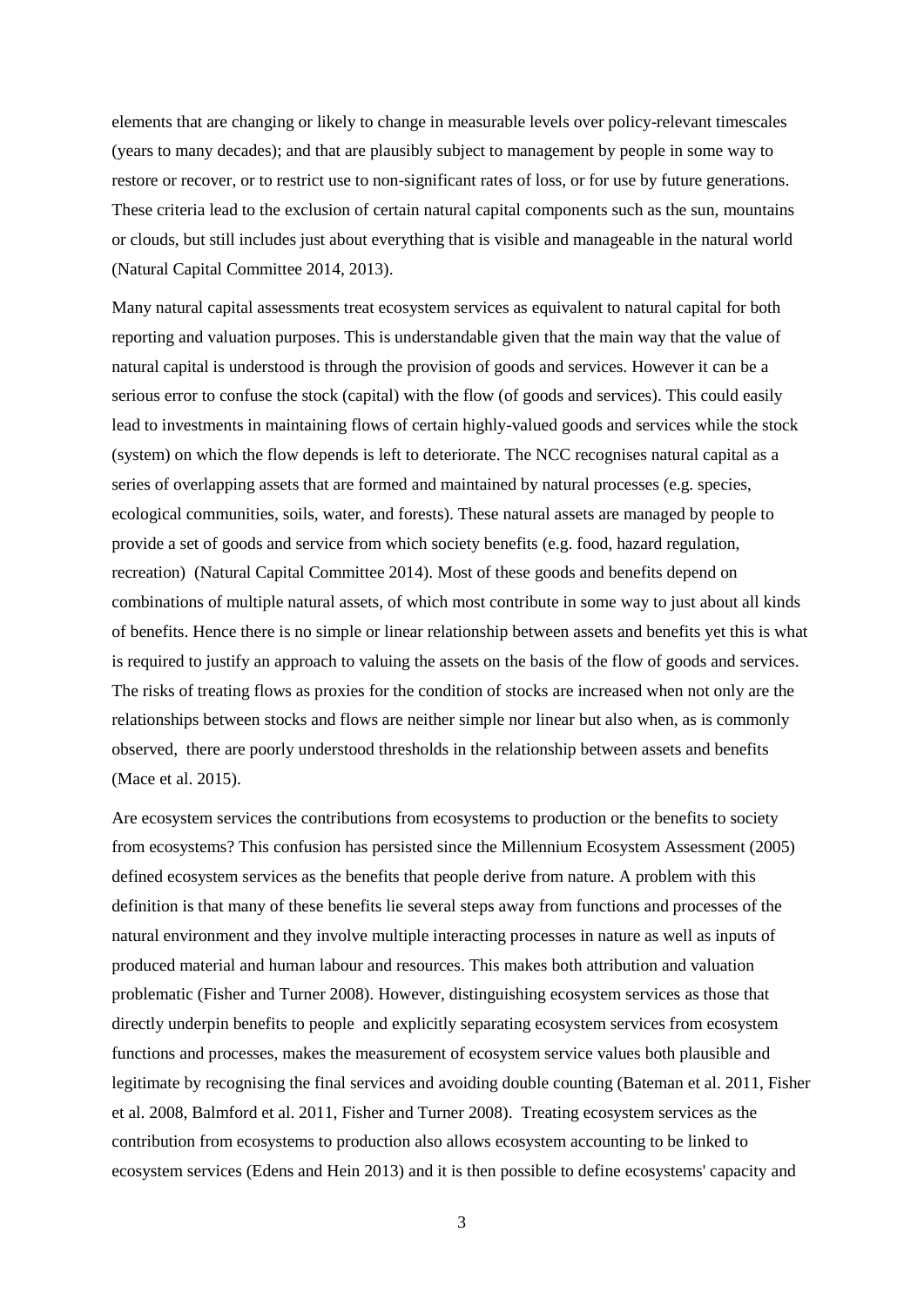capability in terms of the actual or potential supply of ecosystem services, even recognising that there may be multiple ecosystem services from the same ecosystem unit (Hein et al. 2016)

Sorting out the valuation of ecosystem services in this way allows for economic analyses of decisions about land use to be compared using economic tools (Bateman et al. 2013), and even to evaluate the potential benefits of investing in different ecosystem types. For example, the Natural Capital Committee (2015)showed that national scale investments in woodlands or wetlands could deliver return on investments at Benefit:Cost ratios of up to 8:1, comparing favourably with built infrastructure investments such as road and railway schemes. Such valuations are useful for decisionmaking, in particular they could significantly influence investors into natural capital stocks and decisions about major infrastructure projects. It is worth noting though that such estimates, based on Net Present Values, will inevitably focus most strongly on services and benefits that are currently of interest and highly valued, and they miss the elements that are difficult to value in monetary terms. For example, current ecosystem valuations nearly always include carbon sequestration and storage alongside market estimates for produced goods such as timber and crops. Even a few decades ago carbon values would have been unlikely to feature significantly and the focus might have been more firmly on tourism and recreation. In future the contribution of the landscape to mitigating risks from extreme weather such as floods, storms and heatwaves is likely to feature more significantly. These ecosystem accounts therefore remain partial and biased estimates of the potential contributions of any ecosystem to society and inevitably prioritise currently known needs over future options.

Valuing the stock via the sum of its benefits or values suffers from another difficulty. It treats the natural capital stock as if it is a simple production system whereby input of some kind leads to predictable changes in the output and hence the flow of benefits to society. In reality the stock is not a simple input-output device but is a complex system. It is difficult, or even impossible, to predict the consequences of simple interventions in ecosystems, and especially to extrapolate across scales and sectors (DeFries and Nagendra 2017). The complex system is characterised by feedback loops, nonlinearities and alternative states, which mean that apparently straightforward interventions nearly always have unintended consequences. However recent insights from complexity theory suggests that embracing the complexity and working with it will not only limit unforeseen consequences but may also suggest useful new approaches (DeFries and Nagendra 2017), In general, modest enhancements to existing systems are likely to present lower risks than radical shifts. These risks of unintended consequences might also provide a justification for maintaining the current (or very recent) state of natural capital assets on the grounds that interventions will generally lead to deterioration, although on this basis many useful interventions (such as high yield agriculture) might also be ruled out.

Biodiversity values are especially highly contested. Biodiversity means the variety of life but it is a complex concept and can be measured in many different ways using a variety of metrics (for example at the level of genes, species, ecosystems, and counting either or both of diversity and abundance).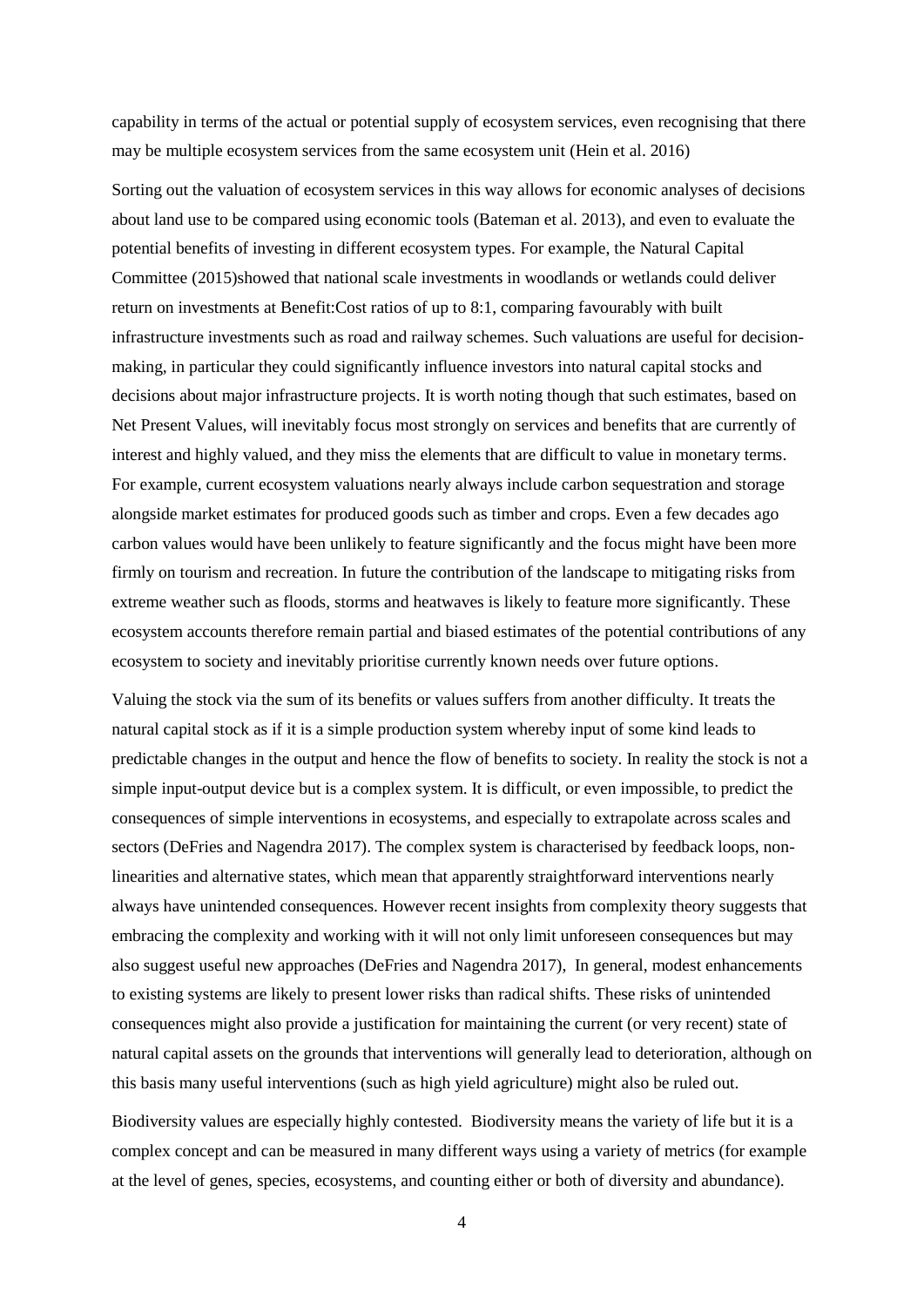Many economic assessments miss biodiversity completely and for obvious reasons focus instead on the utilitarian goods and services. But biodiversity should not be ignored. The diversity and functioning of life on Earth is the defining feature of our planet. And the defining feature of living systems is their ability to adapt and evolve through the presence of genetic variation and the process of natural selection. Biodiversity is valued by people in many different ways, including the richness and beauty of wild species. But biodiversity also plays a variety of critical roles in underpinning ecosystem processes, functions and services, and so biodiversity loss is not simply the decline of a cultural service, but can also threaten key ecosystem services that are enhanced or insured by some kind of biodiversity (Cardinale et al. 2012, Mace, Norris, and Fitter 2012). In principle therefore biodiversity needs to be considered as a component of natural capital but also as a benefit in its own right (Oliver et al. 2015) although the components and metrics for biodiversity will vary (Mace, Norris, and Fitter 2012, Mace et al. 2015).

There are also a series of moral arguments against the valuation of biodiversity (e.g. Silvertown 2015) and concern that the process of valuation itself diminishes the 'intrinsic' value of nature. The intrinsic value of biodiversity is commonly discussed but what exactly is meant by this and how intrinsic value can or should contribute to decision-making is very unclear. These arguments have significance, especially considering that species are effectively irreplaceable and many natural features hold symbolic and spiritual values. However the debates around intrinsic versus instrumental values have generally been unproductive , and so conservationists probably need to move beyond these general statements and develop more explicit arguments about what it is that they value in the natural world and what needs to be done in order to protect these valued elements (Batavia & Nelson 2017). Such arguments should consider both costs and values of actions and inactions. They do not need to be based on monetary valuation but can embrace many different kinds of values and levels of biological organisation (Pearson 2016). Given that it seems to be the monetisation process that lies at the heart of many concerns over natural capital assessments of biodiversity it is relevant to point tomany existing biodiversity policies at local, national and international level that include targets for biodiversity conservation derived through consultative and democratic processes, that can legitimately be considered to be a societally based statement about what good biodiversity conservation would achieve. Thesedo not include any monetisation yet remain legitimate expressions of societal values.

A final consideration for natural capital concerns the degree to which it is replaceable by other kinds of capital. This is the weak versus strong sustainability debate (see other papers in this issue, Barbier). Critical natural capital has been defined as the essential physical subset of natural capital that must be preserved, because it cannot be substituted for by any form of manmade capital (De Groot et al. 2003). There are many debates about critical natural capital and emerging evidence that many ecosystem services can be replaced with technological innovations (Bullock et al. 2011, De Groot et al. 2013). What seems harder to replace is biodiversity itself and certain core ecosystem and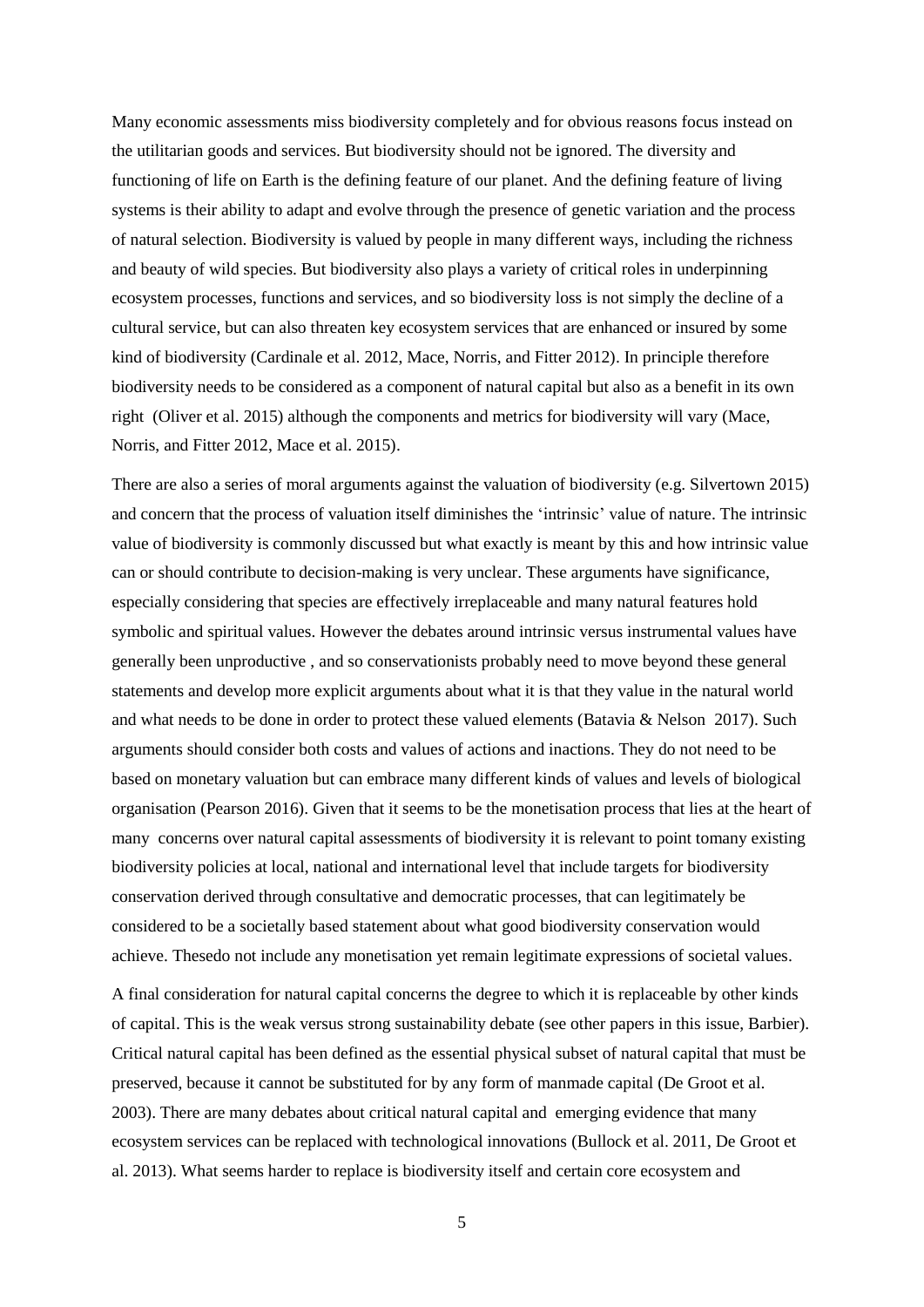ecological processes. Many natural capital functions can be provided through engineered solutions or behavioural change. For example, the water regulating properties of flood plains can be replaced with dams or barrages; the natural processes of water purification can be replaced with chemical and physical processing, and even the aesthetic pleasures of seeing wildlife can be replaced (to some disputed degree) with high quality film, or immersive museum and zoo experiences. But so far we have no means to replace species or reverse extinctions, or to replicate people's experiences of the natural world. The re-establishment of intact ecosystem types such as tropical forests of coral reefs is expensive and time-consuming and may not actually achieve the same levels of function as the original ecosystem, and there has been slow progress in engineering alternative to natural energy production (via photosynthesis) or replacing the core functions of the Earth system such as nutrient and water cycling. Hence, at this stage then it is useful to consider the relevant environmental science, and to understand what it is that nature does really for people.

### **III. Functions of the natural environment**

The natural environment exists and its fundamental functions have arisen and evolved over the course of billions of years. The living components of nature exploit these fundamental functions and processes and they have evolved and become adapted to changes in conditions, including those brought about by the biota itself. In the past several thousand years, the human population has massively increased in number and become a major force driving change in the Earth's systems. In the past 150 years or so, these changes have become more profound as the size and impact of the human population has increased exponentially.People now dominate the Earth and drive many of its functions. There are few areas of the Earth that are not impacted by people in some way and s the extent to which intact 'nature' still exists in a form that is unaffected by people is debateable. Recognising these recent impacts some researchers have highlighted nine Earth system boundaries that need to be respected if the ability of human civilisations to prosper is not to be put at risk through pushing Earth's systems beyond a safe operating space (Rockstrom et al. 2009, Steffen et al. 2015).

The natural environment provides a range of fundamental functions, but at the core lie processes such as primary production (biomass from photosynthesis), Earth's systems that cycle essential nutrients (such as Carbon, Nitrogen and Phosphorous), the water cycle, the climate system, the provision of land surface and the natural systems that control pollution and other hazards. These core processes underpin the planetary boundaries (Steffen et al. 2015), and they lie at the heart of the environmental contributions to people (Figure 1). In order to secure and sustain essential functions and services, human activity intervenes in these core processes. For example people intervene to change the environment to grow more food than would be otherwise available, to divert and control rives and waterways, to domesticate wild species for crops, livestock or pets, and to radically alter the land surface to provide habitation, transport and industry. Figure 1 depicts the core natural processes are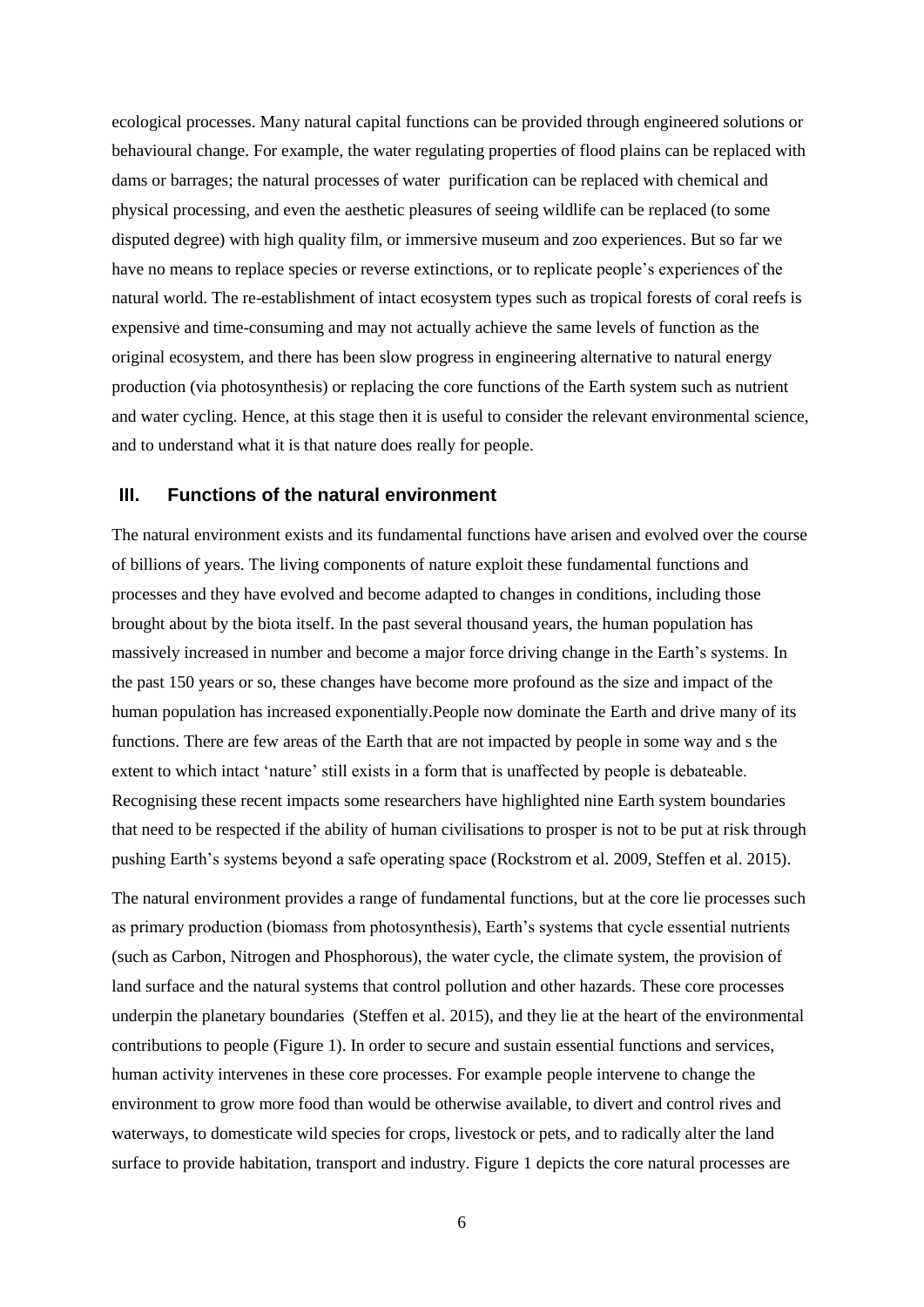adapted and supplemented by human activity to secure ecosystem services and ultimately to underpin resilient and thriving societies. Nature does not do everything, but it does underpin almost everything on which society depends, making its contribution both extensive and fundamental, and hence difficult to measure.

Figure 1



The Millennium Ecosystem Assessment recognised four categories of ecosystem services (Supporting, Provisioning, Regulating and Cultural). A recent consensus is that Supporting services are fundamental ecosystem processes and so should not be classified as services since they underpin everything else (Carpenter et al. 2009). There are many debates about cultural services as well as about the generality of any classification of ecosystem services. Without doubt the human-nature relationship is complex and we should not be surprised that there are so many ways to try to represent it (Mace 2014).

Whatever the classification is, there are clearly many measurable benefits that people derive from nature, and these are what should characterise the natural assets in a natural capital framing. As discussed above, identifying the links from ecosystem processes and functions to ecosystem services and benefits is very complex, and while some biodiversity components or ecosystem processes are clearly fundamental to certain benefits it is harder to prioritise them . Thus, genetic diversity and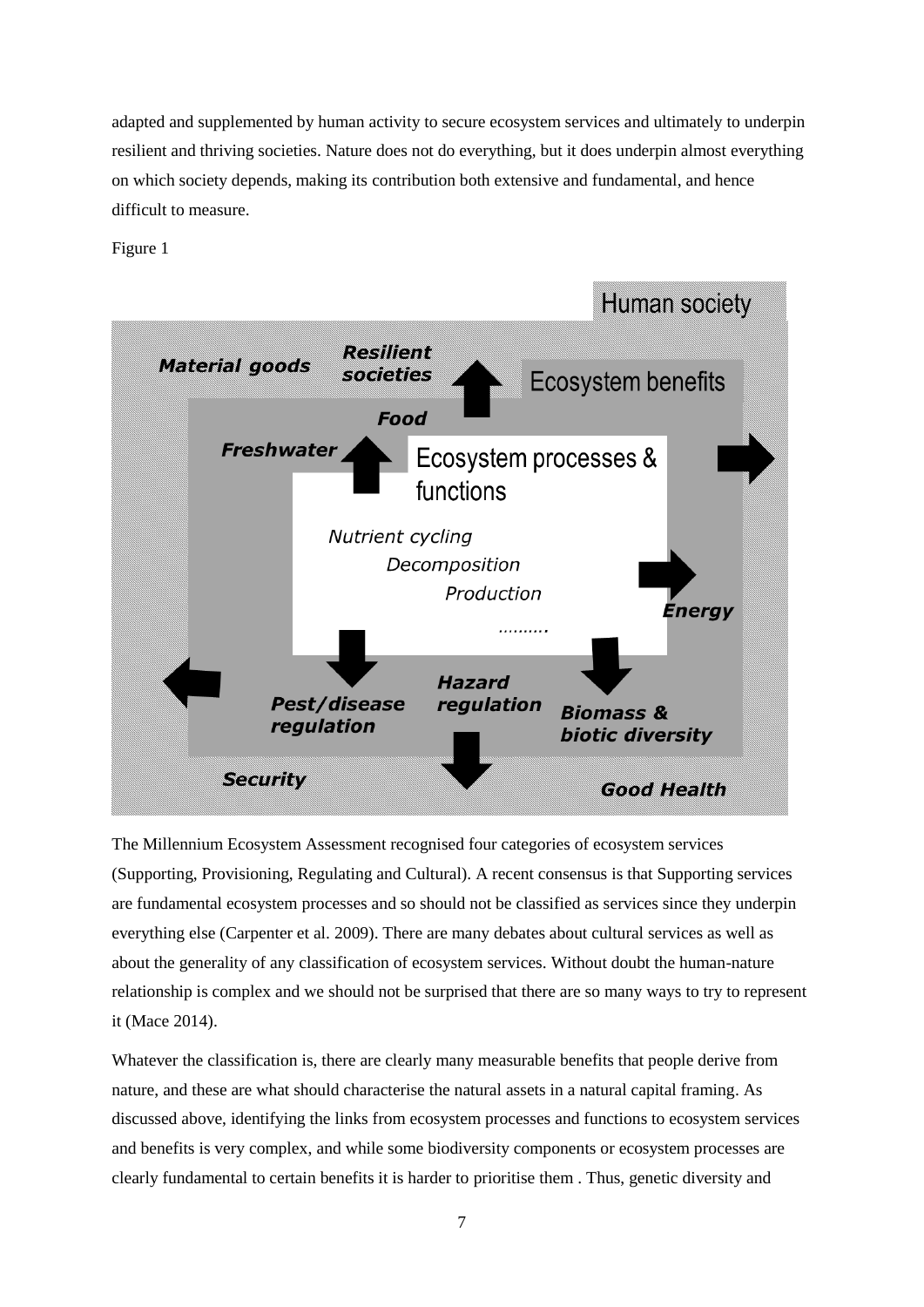population abundance are crucial for biodiversity conservation; soil, water, nutrients and crop plants are necessary for agricultural production, and so on. But we could never assert that genetic diversity did not matter at all for most benefits or that soil, water and nutrients are dispensable or replaceable. In principle a careful analysis of interlinkages between fundamental processes and benefits would allow the definition of critical natural assets that should form the basis for accounting.

In practice this is more complicated than it might appear. First, the asset-benefit relationships are complicated, multi-dimensional, multi-scale and non-linear. Hence any attempt to map assets to services rapidly becomes enormously complicated. Second, ecosystem services are usually analysed one at a time, yet there are always interactions between different services that are missed in simple stock-flow accounting for individual services. This is a key problem for simple ecosystem accounting, potentially addressed by considering bundles of services (Raudsepp-Hearne, Peterson, and Bennett 2010), by defining ecosystem capacity (Hein et al. 2016) or by identifying only the critical asset for any particular benefit (Mace et al. 2015). All of these approaches have drawbacks and reveal the fundamental disconnection between valuing individual services and the potential for ecosystem shifts that are poorly understood.

Rather than seeing multifunctionality as a confounding factor, it may be better to recognise it as a desirable asset of ecosystems, and one that is hard to replace or replicate in the engineered alternatives. Dams and barrages for example do little more than to control flood water, whereas natural flood plains provide multiple benefits alongside flood control including agriculture, recreation, wildlife conservation etc. Therefore the return on investment in a flood plain may well exceed that of a barrage even if it is less efficient at flood control. New approaches to measuring ecosystem multifunctionality emphasise that the value depends on who the stakeholders are, who is demanding or using which service and how this interacts with other services. Hence the multidimensional value of a landscape depends on the stakeholders involved and there are methods available to measure these values (Manning et al. 2018).Ecosystems are continually exposed to many kinds of pressures, including local perturbations (e.g. a pollution event), regional catastrophes (e.g. a novel pathogen) and progressive large-scale shifts in conditions (e.g. land use change, climate change). While many engineered systems may be designed to withstand these pressures, there are costs to building in resilience that may trade-off with efficiency. In contrast natural systems have their own coping and adapting mechanisms that will allow for ecosystem functions to be resilient, at least to a degree, in the face of many different kinds of pressures. Oliver et al. (2015) for example describe properties of species, ecological communities and landscapes that enhance the resilience of ecosystem functioning (Table 1). Along with non-linearity and multifunctionality, resilience can be a desirable property of natural capital that is valued in its own right (Oliver et al. 2015).

## **Table 1. Ecological mechanisms underpinning resistance & recovery of ecosystem functions to perturbation, redrawn from Oliver et al., 2015**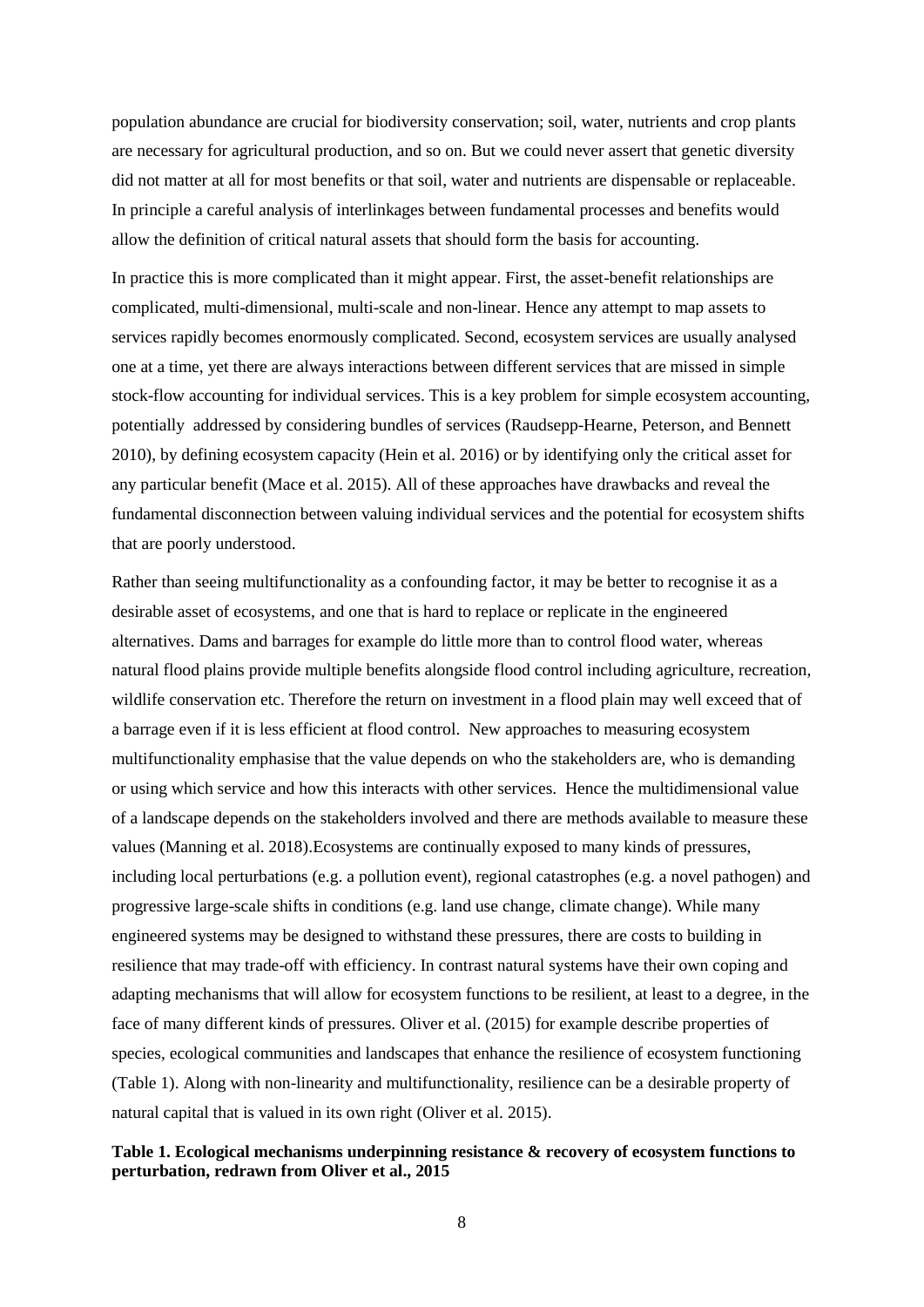| <b>Species</b>                 | <b>Ecological Community</b>                                                 | Landscape                                |
|--------------------------------|-----------------------------------------------------------------------------|------------------------------------------|
| Sensitivity to change          | Correlations between responses to<br>environmental change and their effects | Local environmental<br>heterogeneity     |
| Population growth rate         | Functional redundancy                                                       | Functional connectivity                  |
| Adaptive plasticity            | Network interaction structure                                               | Potential for alternate<br>stable states |
| Genetic diversity              |                                                                             | Area of natural habitat                  |
| Density dependent<br>responses |                                                                             |                                          |

## **IV. Measuring and recording changes to natural capital**

This overview of natural capital from the perspective of ecology allows for a critical review of the various approaches to natural capital accounting and valuation. There are essentially four different approaches that may be taken; each of which uses a different starting point, (1) *Ecosystem-service based* which uses value of the flows of goods and services; (2) *Ecosystem-type based* using some accepted classification of ecosystems and account for ecosystem services and capacity; (3) *Outcomebased* using political and deliberative processes to determine the desired outcomes from the natural environment and record progress in achieving these, and (4) *Ecosystem-capability* as an approach to account for the fundamental and irreplaceable properties of natural capital using a capabilities approach. These four are not mutually exclusive but they do entail very different starting points, datasets and methods, and each has certain advantages and disadvantages.

As discussed above, an approach based on *Ecosystem-services* uses aggregate values of natural capital derived from the total economic values of ecosystem services. It builds on the growing information base that classifies ecosystem types according to the services they provide and links this with estimate of the social value (Bateman et al 2011) or the inclusive value of the benefits(Arrow et al. 2012). Advantages of this approach are that it is practical and achievable in a growing number of local and regional situations, and that the necessary data is ever more available through remote-sensing and integrated online databases. In addition this method provides quantitative results that can be useful and influential with decision-makers using either physical (Nelson et al. 2009, Ouyang et al. 2016) or monetary values(Bateman et al. 2013). The disadvantage of this approach is that it inevitably favours currently significant services and those that are easy to measure and value. This approach also implicitly measures the flows and not the stocks, there is a risk that it greatly undervalues natural capital, and that some significant future services that are not well known or understood today could be missed altogether (Mayer, this volume).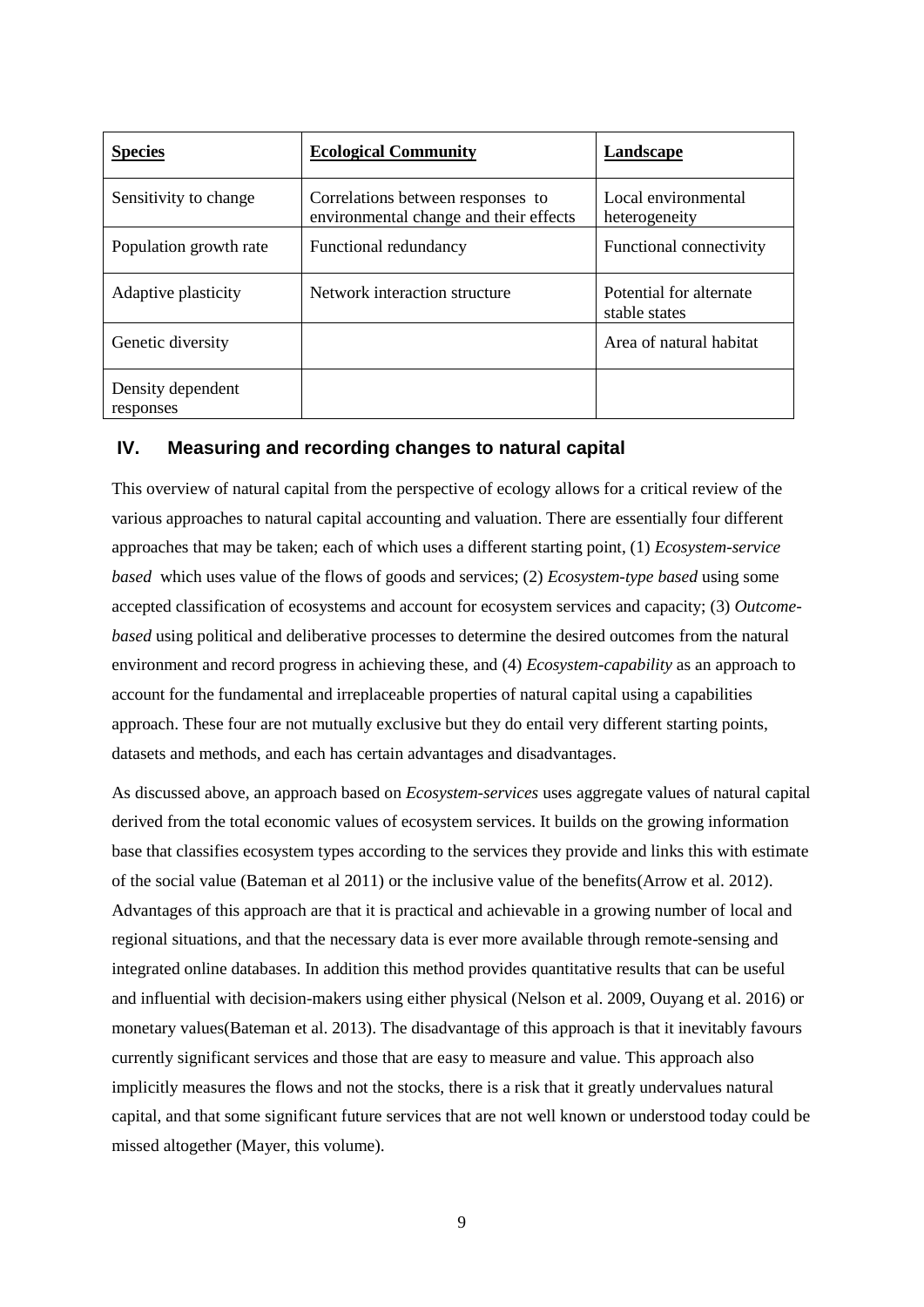A second commonly-used approach is the use *ecosystem-types* to start the account using a classification of ecosystems that may or not be spatially mapped onto the landscape, and then use some kind of look-up table to record the ecosystem service delivery expected from each ecosystem type. This is broadly the approach being adopted by the UN SNA and SEEA CF. It implicitly uses ecosystem types as natural capital assets. This has some drawbacks especially in the absence of any agreed functional classification of ecosystems that works across scales and contexts. It easily misses the important factors to do with who the stakeholders are – ecosystem services are defined in terms of their benefits to people and this approach assumes a homogeneous demand side. It also misses multifunctionality and resilience aspects. However, it is an easy-to-use approach that can integrate easily with other land-based accounting systems ( (Edens and Hein 2013). Hein et al. (2016) make the case that a more complete understanding of ecosystem assets requires consideration of the concepts of capacity, capability and potential supply, in addition to indicators of ecosystem extent, condition and the net present value of the expected flow of ecosystem services.

A third, rather different approach is the one taken by the UK Government in their recent 25 Year Environment Plan (25YEP) which is essentially an *outcome-based* approach. This plan is presented as a natural capital plan with an overarching ambition to improve the state of the natural environment within a generation (Defra 2018). However, the substance of the 25YEP is not framed in this way. Instead it is centred on achieving 10 goals concerning the state of the natural environment and the pressures that are placed on it by 2043. The goals are summarised in Table 2. The first 6 goals describe the features of an improved environment; these can be called 'outcome goals' because they specify an end state for the environment that the plan should achieve. The final four goals are directed towards reducing particularly significant pressures (climate change, waste, polluting chemicals and biosecurity); these require the impacts on natural capital to be reduced. This could be interpreted as defining the state of nature that meets society's needs and therefore the state of natural capital that should be achieved and maintained.

#### *Table 2. Summary of Goals from the 25 Year Environment Plan*

- 1. Clean air
- 2. Clean and plentiful water
- 3. Thriving plants and wildlife
- 4. Reducing the risks of harm from environmental hazards
- 5. Using resources from nature more sustainably and efficiently
- 6. Enhancing beauty, heritage and engagement with the natural environment
- 7. Mitigating and adapting to climate change
- 8. Minimising waste
- 9. Managing exposure to chemicals
- 10. Enhancing biosecurity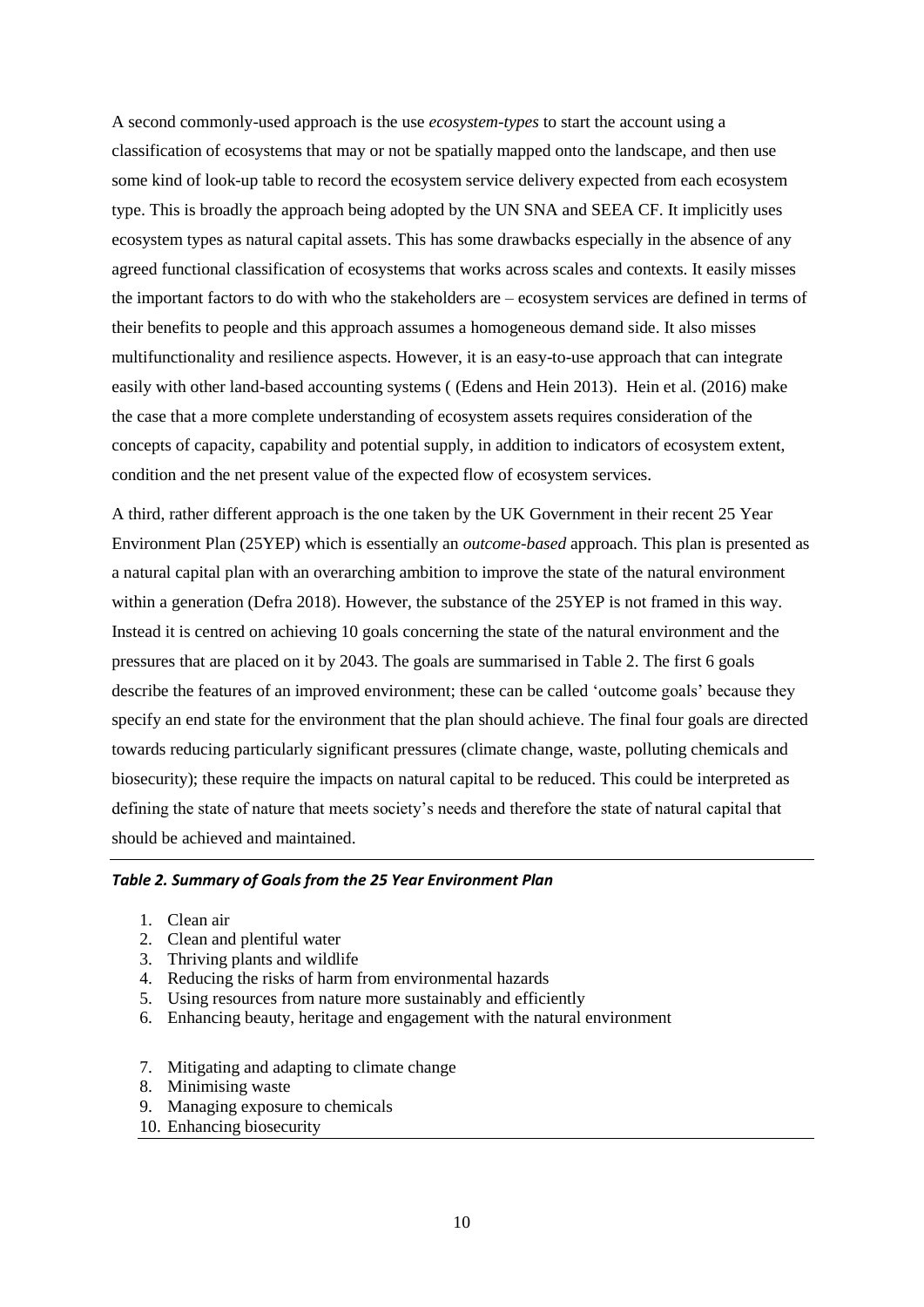This approach avoids the problems with partial or biased valuation of ecosystem services and is able to represent bold outcomes for the environment. Properly followed through using a careful appraisal of projects that could achieve the goals, this plan could prescribe a set of natural capital investments needed to restore natural capital to the state and condition that society requires it to be in. It would without question be improved relative to the current situation. There are some potential pitfalls in this approach though, especially if the goals lack quantitative targets, if the appraisal process is too narrowly focussed on one goal at a time and a set business-as-usual interventions, or if there is no process to embed the outcomes into national accounting. In practice, all of these risks are real and already playing out.

The fourth and final option follows from many of the points made earlier in this paper about the ecological underpinning for natural capital assets and is based on a concept of critical *ecosystem capability*. In principle the metrics for natural capital should reflect its most critical and irreplaceable components and processes. These are the elements of natural capital that cannot be replaced by technology or some alternative human intervention, and they are the features that once lost are the most difficult to recover. So what are the assets and how should the condition of an asset be measured? In principle the measure should reflect the extent to which different natural assets preserve their defining features of form and function. There will be different metrics for different categories of natural asset (forests versus salt marsh for example). How should the metrics be chosen and on what basis should the baseline be selected?

One option is to use recent historical state as the "desired" state against which the current condition is measured, and use this to estimate the restoration/recovery cost and maintenance cost. A concern here is that this recent or historical state and the metrics used to monitor the asset may fall far short of what is actually possible, wanted or needed. For example, there is no basis on which to claim that the current coverage or configuration of forest/woodland in England is in any way what we would want to advocate as a baseline or target. In fact there is good evidence that for woodland and for other ecosystem types (moorland, salt marsh, wetland) that relatively small investments in more coverage and better quality areas would have many benefits and very good BCA values(Natural Capital Committee 2015).

A logical and consistent approach would be to consider instead the core ecosystem functions described above. This would be in place of actual services and benefits and would use an approach analogous to the capabilities approach for measuring human wellbeing/welfare(Sen 2010). Many economists prefer to use the capabilities approach for human development – measures that consider not what people have or are, but what they could achieve. In this way it is the functioning and capabilities of society that are what are to be secured, not some measures of people's state/condition. The capabilities approach emphasises both personal choices and contextual variation. It comes from answering the question, "what is the nature of the life we have reason to value"? In the case of the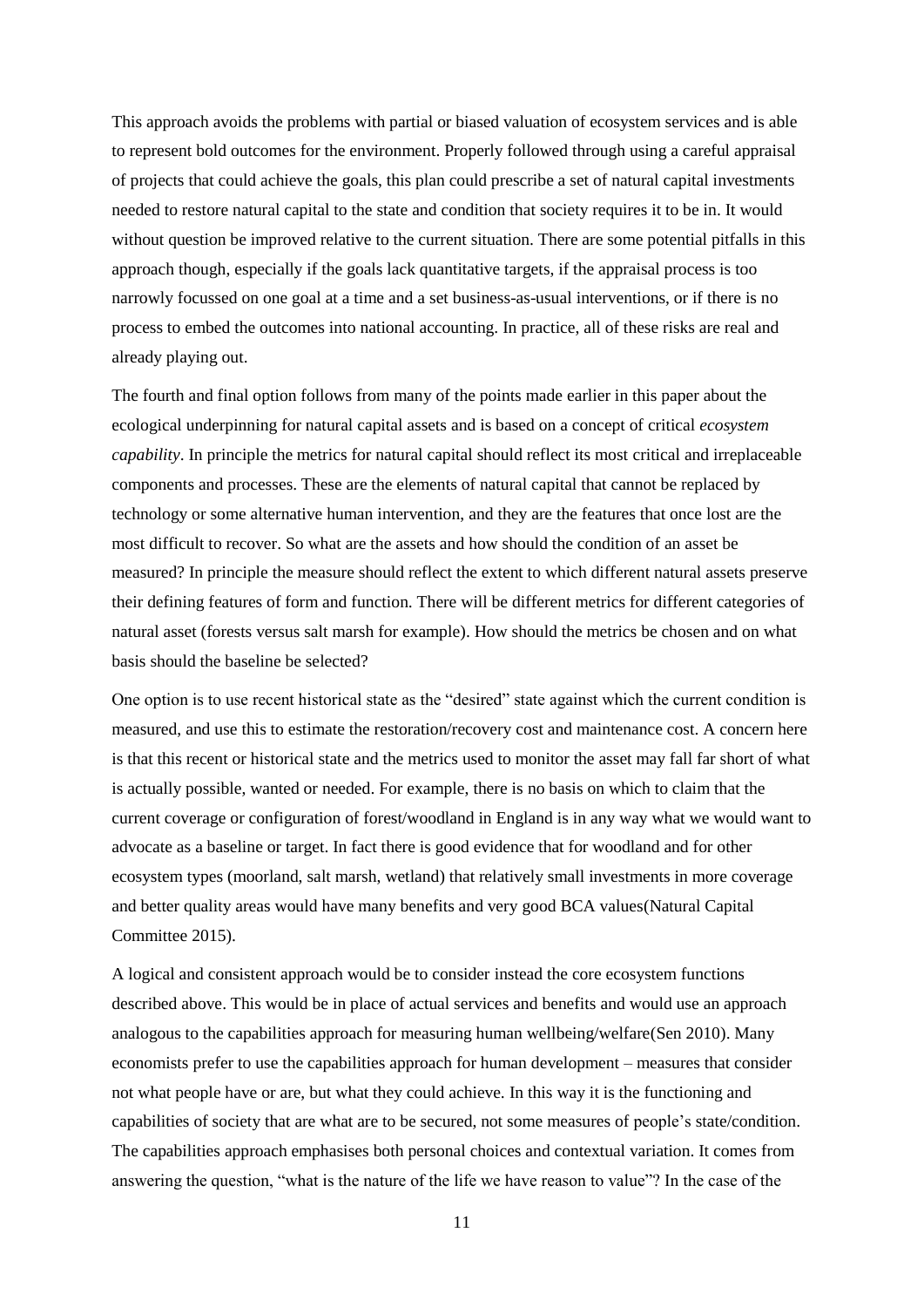natural environment, we could analogously ask, ""what is the nature of the natural environment we have reason to value"? This would define the capabilities and functioning required from the natural environment for society. It would move the measures away from the more immediate and mechanistic functions (air quality, flood risk) and towards the fundamental and irreplaceable processes and components. It would instead emphasise core natural features (self-sustaining populations; connectivity; genetic diversity; adaptation and resilience, primary production, nutrient cycling, etc.).

These functionings and capabilities have already been extensively considered in the environmental sciences. They partly map onto the 'supporting services' of ecosystems, the underpinning processes on which all ecosystem services depend. Natural asset condition would then be measured in terms of its potential to support these functions on a continuing basis without interventions. We know already that these are the functions that are hardest or impossible to replace with technology/produced capital (Fitter 2013). Following this approach the metrics for assets should be based on the fundamental features of natural systems – their functions and processes. There are several existing, relatively straightforward classifications of such features. For example, Balmford et al. (2011) describe the core ecosystem processes that underpin all ecosystem functions and services. They list primary production, decomposition, nutrient cycling, water cycling, weathering/erosion, ecological interactions, evolutionary processes.

The advantage of this approach is that it is recording the right things – the critical functions and services consistent with accounting principles and environmental science. A difficulty is that this is novel and potentially quite difficult to implement, and it may be more complicated to link to other existing accounting systems. Although there are metrics for all the above functions, and despite the fact that there is extensive data already available on most of them, the task to organise and streamline the metrics would be fairly substantial.

#### **V. Recommendations on information for accounting:**

This paper has reviewed the ecological science underpinning of natural capital. It leads to several conclusions for new work and for better practice in natural capital accounting. Ideally the metrics would result from a science-informed understanding of what is and is not replaceable, what and where are the changes that are particularly difficult or even impossible to reverse, and over what scales of space and time can these changes best be represented.

In the first place there are many reasons to be very wary of both monetary valuations and ecosystem service accounts if the purpose is to undertake natural capital accounting. Gaps and biases in valuation, and a focus on flows not stocks will potentially provide a serious underestimate of the importance of natural capital and a focus on the wrong assets. In fact, as the NCC has shown it is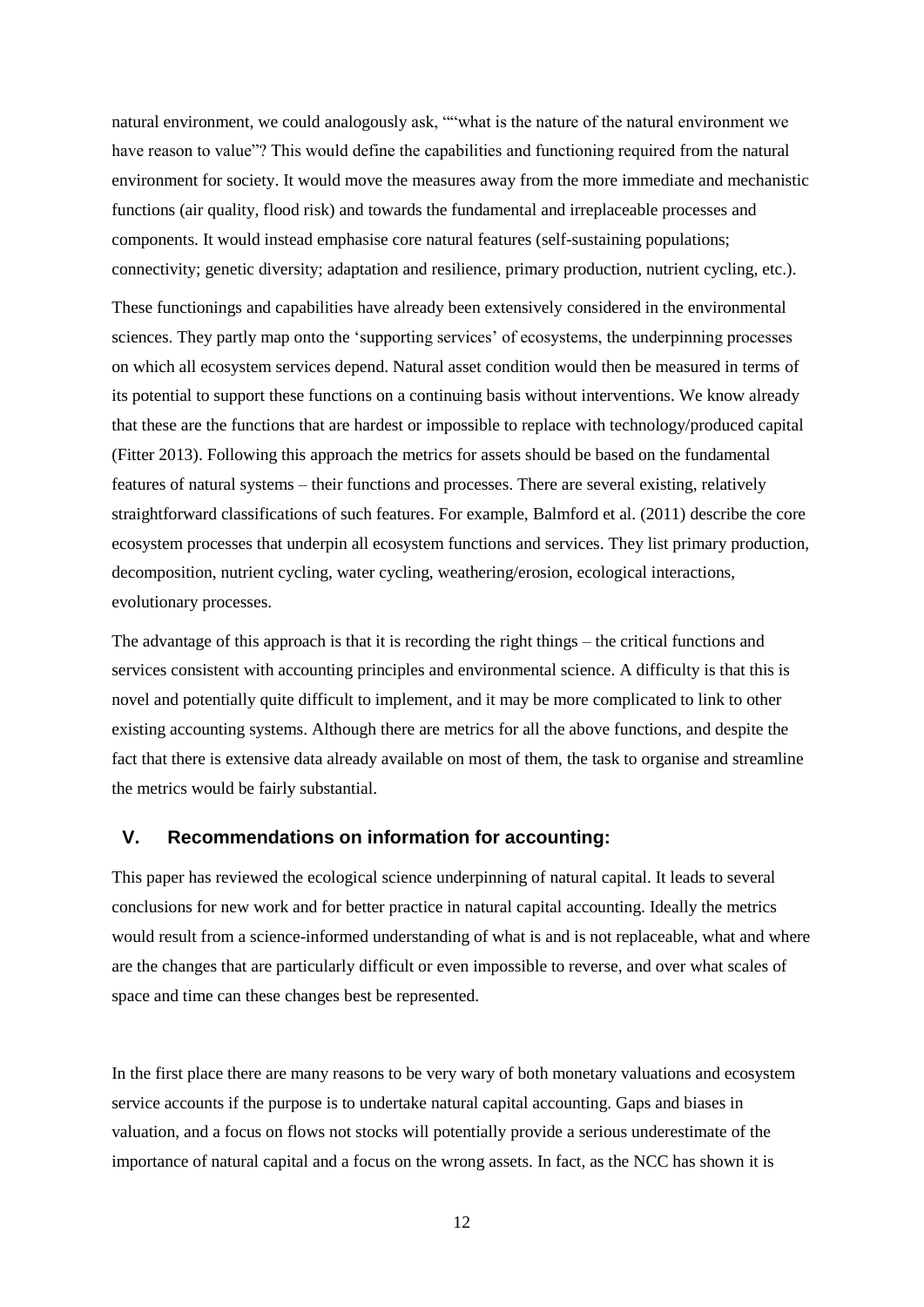possible to assess natural assets at risk, and make plausible recommendations for investment using a risk register based entirely on existing evidence about asset-benefit relationships and existing thresholds for key benefits (Mace et al. 2015; NCC 2015).

Second, the most important outcome of natural capital accounting will be to identify priorities for investment. Using the comprehensive approach developed by the NCC (2015) which evaluated all potential benefits from particular assets (in this case habitat types), it was possible to use CBA appraisal to compare large capital investments in natural infrastructure and the evidence suggested that natural systems could compete favourably with built infrastructure (roads, railways) in terms of the return on investment. This result would have been missed if the set of services evaluated had been selective, or if the benefits that are hard to evaluate had been excluded.

Third, the key features of natural systems that need to be taken seriously into account in natural capital accounting are to do with the complex system properties of the natural environment. The nonlinearities in benefit-asset relationships, the irreversibilitys, multifunctionality, adaptability and resilience are key features of natural systems that need to be taken into account. One ways to do this is to base accounting around the core features of ecosystems and ensure that these fundamental functionings and capabilities are maintained for future generations and not squandered in present-day endeavours to maximise a small set of currently highly valued services.

#### **REFERENCES**

- Arrow, Kenneth J., Partha Dasgupta, Lawrence H. Goulder, Kevin J. Mumford, and Kirsten Oleson. 2012. "Sustainability and the measurement of wealth." *Environment and Development Economics* no. 17:317-353. doi: 10.1017/s1355770x12000137.
- Balmford, Andrew, Brendan Fisher, Rhys E Green, Robin Naidoo, Bernardo Strassburg, R Kerry Turner, and Ana SL Rodrigues. 2011. "Bringing ecosystem services into the real world: an operational framework for assessing the economic consequences of losing wild nature." *Environmental and Resource Economics* no. 48 (2):161-175.
- Barbier, E. 2013. "Natural Capital." In *Nature in the balance*, edited by D Helm and C. Hepburn. Oxford: Oxford Univeristy Press.
- Bateman, Ian J., Amii R. Harwood, Georgina M. Mace, Robert T. Watson, David J. Abson, Barnaby Andrews, Amy Binner, Andrew Crowe, Brett H. Day, Steve Dugdale, Carlo Fezzi, Jo Foden, David Hadley, Roy Haines-Young, Mark Hulme, Andreas Kontoleon, Andrew A. Lovett, Paul Munday, Unai Pascual, James Paterson, Grischa Perino, Antara Sen, Gavin Siriwardena, Daan van Soest, and Mette Termansen. 2013. "Bringing Ecosystem Services into Economic Decision-Making: Land Use in the United Kingdom." *Science* no. 341 (6141):45-50. doi: 10.1126/science.1234379.
- Bateman, Ian J., Georgina M. Mace, Carlo Fezzi, Giles Atkinson, and Kerry Turner. 2011. "Economic Analysis for Ecosystem Service Assessments." *Environmental & Resource Economics* no. 48 (2):177-218. doi: 10.1007/s10640-010-9418-x.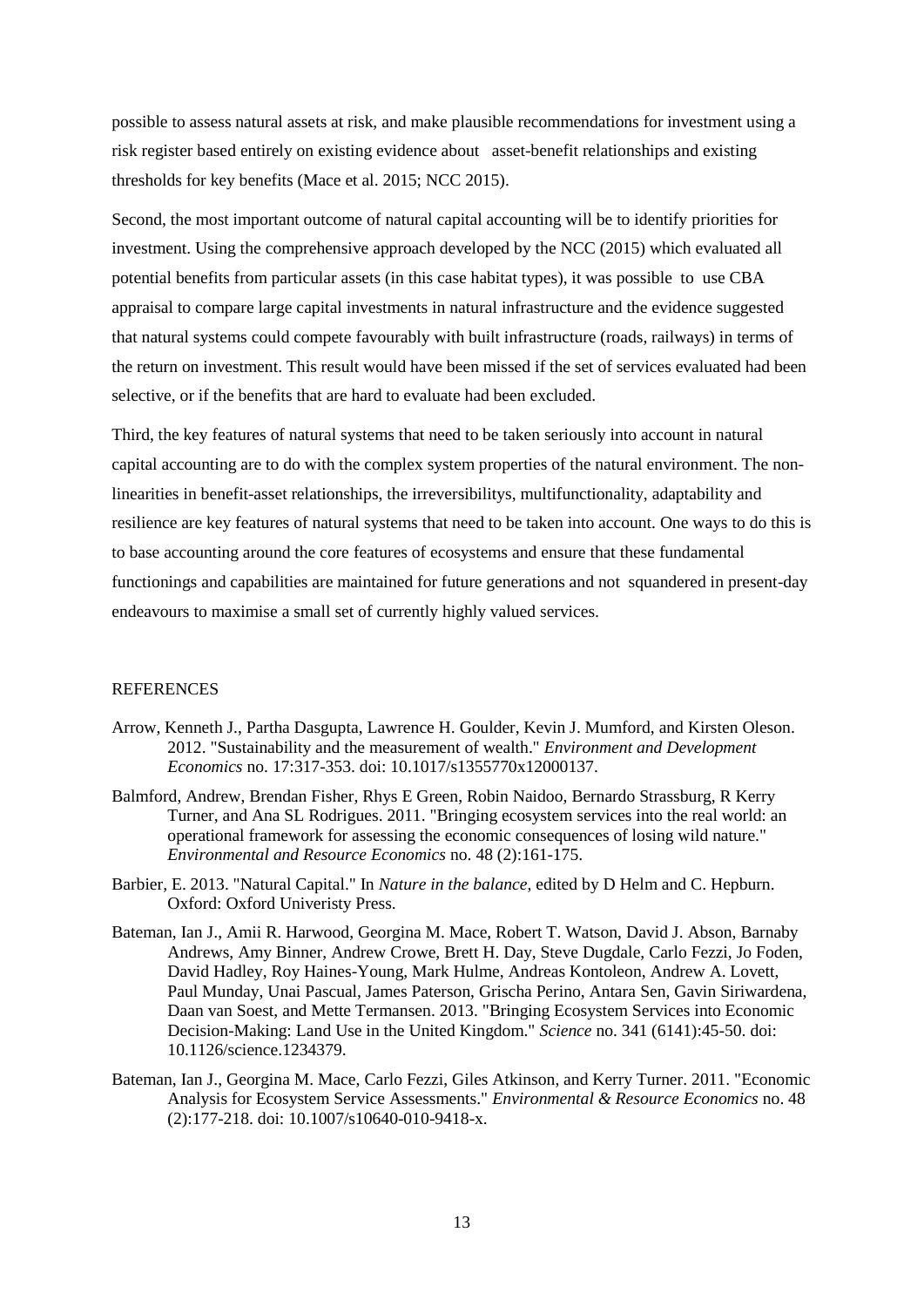- Bullock, J. M., J. Aronson, A. C. Newton, R. F. Pywell, and J. M. Rey-Benayas. 2011. "Restoration of ecosystem services and biodiversity: conflicts and opportunities." *Trends in Ecology & Evolution* no. 26 (10):541-549. doi: 10.1016/j.tree.2011.06.011.
- Cardinale, Bradley J., J. Emmett Duffy, Andrew Gonzalez, David U. Hooper, Charles Perrings, Patrick Venail, Anita Narwani, Georgina M. Mace, David Tilman, David A. Wardle, Ann P. Kinzig, Gretchen C. Daily, Michel Loreau, James B. Grace, Anne Larigauderie, Diane S. Srivastava, and Shahid Naeem. 2012. "Biodiversity loss and its impact on humanity." *Nature* no. 486 (7401):59-67. doi: 10.1038/nature11148.
- De Groot, Rudolf S., James Blignaut, Sander Van Der Ploeg, James Aronson, Thomas Elmqvist, and Joshua Farley. 2013. "Benefits of Investing in Ecosystem Restoration." *Conservation Biology* no. 27 (6):1286-1293. doi: 10.1111/cobi.12158.
- De Groot, Rudolf, Johan Van der Perk, Anna Chiesura, and Arnold van Vliet. 2003. "Importance and threat as determining factors for criticality of natural capital." *Ecological Economics* no. 44 (2–3):187-204. doi: [http://dx.doi.org/10.1016/S0921-8009\(02\)00273-2.](http://dx.doi.org/10.1016/S0921-8009(02)00273-2)
- DeFries, Ruth, and Harini Nagendra. 2017. "Ecosystem management as a wicked problem." *Science* no. 356 (6335):265-270. doi: 10.1126/science.aal1950.
- Edens, B., and L. Hein. 2013. "Towards a consistent approach for ecosystem accounting." *Ecological Economics* no. 90:41-52. doi: 10.1016/j.ecolecon.2013.03.003.
- Fisher, B, and R.K. Turner. 2008. "Ecosystem services: classification for valuation " *Biological Conservation.* no. 141:1167-1169.
- Fisher, B., K. Turner, M. Zylstra, R. Brouwer, R. de Groot, S. Farber, P. Ferraro, R. Green, D. Hadley, J. Harlow, P. Jefferiss, C. Kirkby, P. Morling, S. Mowatt, R. Naidoo, J. Paavola, B. Strassburg, D. Yu, and A. Balmford. 2008. "Ecosystem services and economic theory: integration for policy-relevant research " *Ecological Applications* no. 18 (8):2050-2067.
- Hein, Lars, Ken Bagstad, Bram Edens, Carl Obst, Rixt de Jong, and Jan Peter Lesschen. 2016. "Defining ecosystem assets for natural capital accounting." *PLoS ONE* no. 11 (11):e0164460. doi: 10.1371/journal.pone.0164460.
- Mace, G. M. 2014. "Whose conservation?" *Science* no. 345 (6204):1558-1560. doi: 10.1126/science.1254704.
- Mace, Georgina M., Rosemary S. Hails, Philip Cryle, Julian Harlow, and Stewart J. Clarke. 2015. "Towards a risk register for natural capital." *Journal of Applied Ecology* no. 52 (3):641-653. doi: 10.1111/1365-2664.12431.
- Mace, Georgina M., Ken Norris, and Alastair H. Fitter. 2012. "Biodiversity and ecosystem services: a multilayered relationship." *Trends in Ecology & Evolution* no. 27 (1):19-26.
- Manning, Peter, Fons van der Plas, Santiago Soliveres, Eric Allan, Fernando T. Maestre, Georgina Mace, Mark J. Whittingham, and Markus Fischer. 2018. "Redefining ecosystem multifunctionality." *Nature Ecology & Evolution* no. 2 (3):427-436. doi: 10.1038/s41559- 017-0461-7.
- Millennium Ecosystem Assessment. 2005. Ecosystems and Human Well-being: Synthesis. Washington DC: World Resources Institute.
- Natural Capital Committee. 2013. The state of natural capital: towards a framework for measurement and valuation. London: Natural Capital Committee.
- Natural Capital Committee. 2014. State of Natural Capital: restoring our natural assets. London: Natural Capital Committee.
- Natural Capital Committee. 2015. The state of natural capital: protecting and improving natural capital for prosperity and wellbeing. London: Natural Capital Committee.